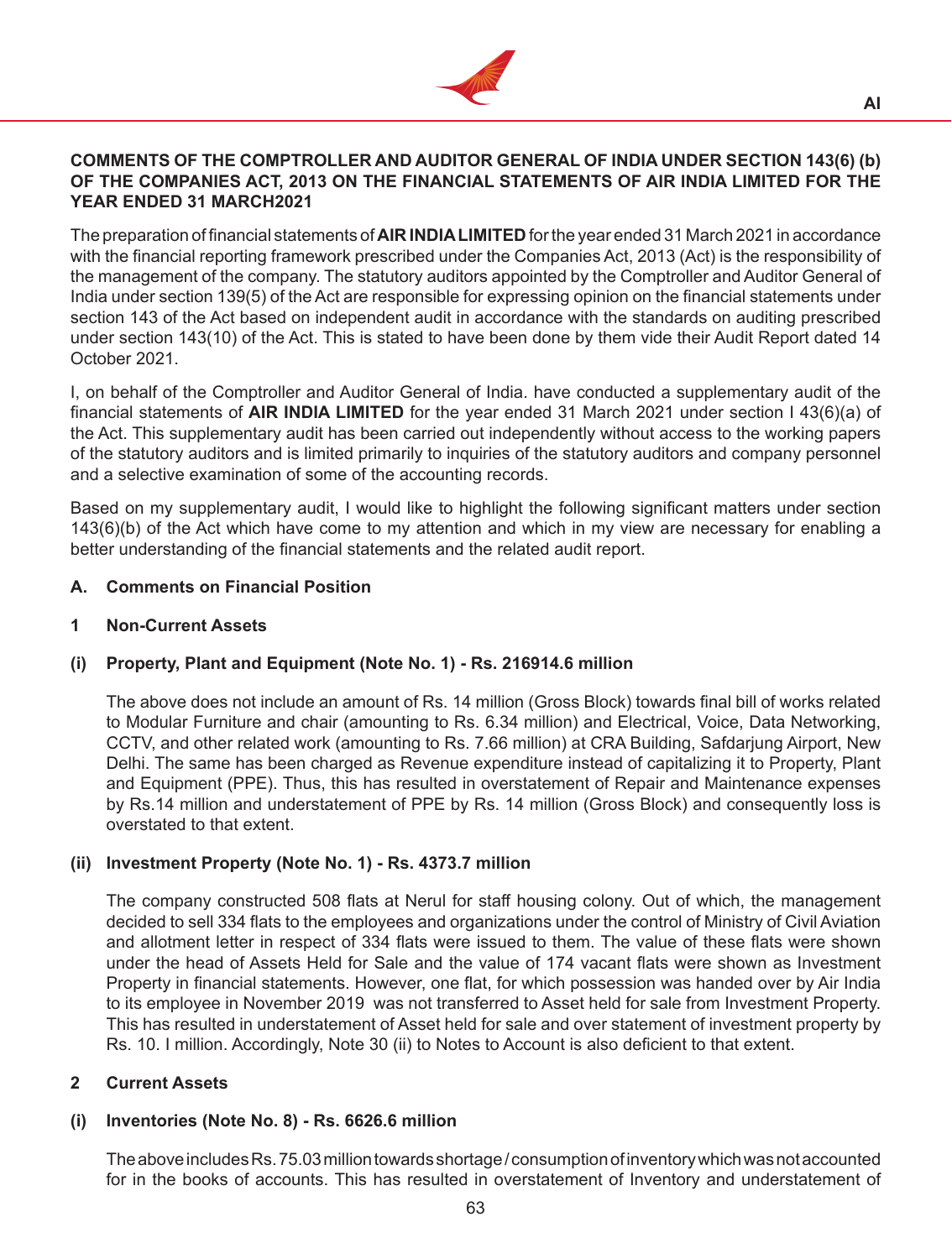

Other expenses by Rs. 75.03 million and consequently, loss is understated to that extent.

## **(ii) Cash and Cash Equivalents (Note No. 9) - Rs. 5294.1 million**

 The above includes an amount Rs. 0.1 million as imprest cash floats as on 31 March 2021. This amount of imprest cash floats was lying in the books of accounts since 2012, however, no adjustment was made in the books of accounts and no relevant records made available to Audit.

 Thus, in the absence of any record related to the imprest cash floats of amount Rs. 0. I million, the same could not be vouched safe by Audit.

## **B Comments on Disclosure**

(i) 12 flats having book value of Rs. 164.69 million in Kolkata included in Assets held for sale was illegally encroached and matter is sub-judice in the court of Chief Judicial Magistrate, Alipore. Since the matter is sub-judice, the sale of above property could not be made. Hence, the facts of the encroachment/litigation should have been disclosed in Notes to Accounts. Thus, the above Note is deficient to the extent.

 The above issue was also commented upon during the year 2019-20, however, no correction has been made in the Financial Statements of the company for the year 2020-21.

#### **C. Comments on Auditor's Report:**

## **Para VIl (b) of Annexure 'A'**

 Out of disputed Sales Tax amounting to Rs. 40.5 million pending at Delhi High Court, an amount of Rs. 36.9 million has been deposited under protest by the company. Statutory Auditor disclosed only the balance amount of Rs. 3.6 million at S. No. 18 of Para VIl(b) of Annexure 'A' of Audit Report. However, non-disclosure of facts relating to amount deposited under protest is non-compliance of Clause 43(g) of Guidance Note on the Companies (Auditor's Report) Order (CARO), 2016.

## **For and on behalf of the Comptroller and Auditor General of lndia**

**Sd/- (Rina Akoijam) Director General of Audit (Infrastructure) New Delhi**

Place: New Delhi Dated: 17 December 2021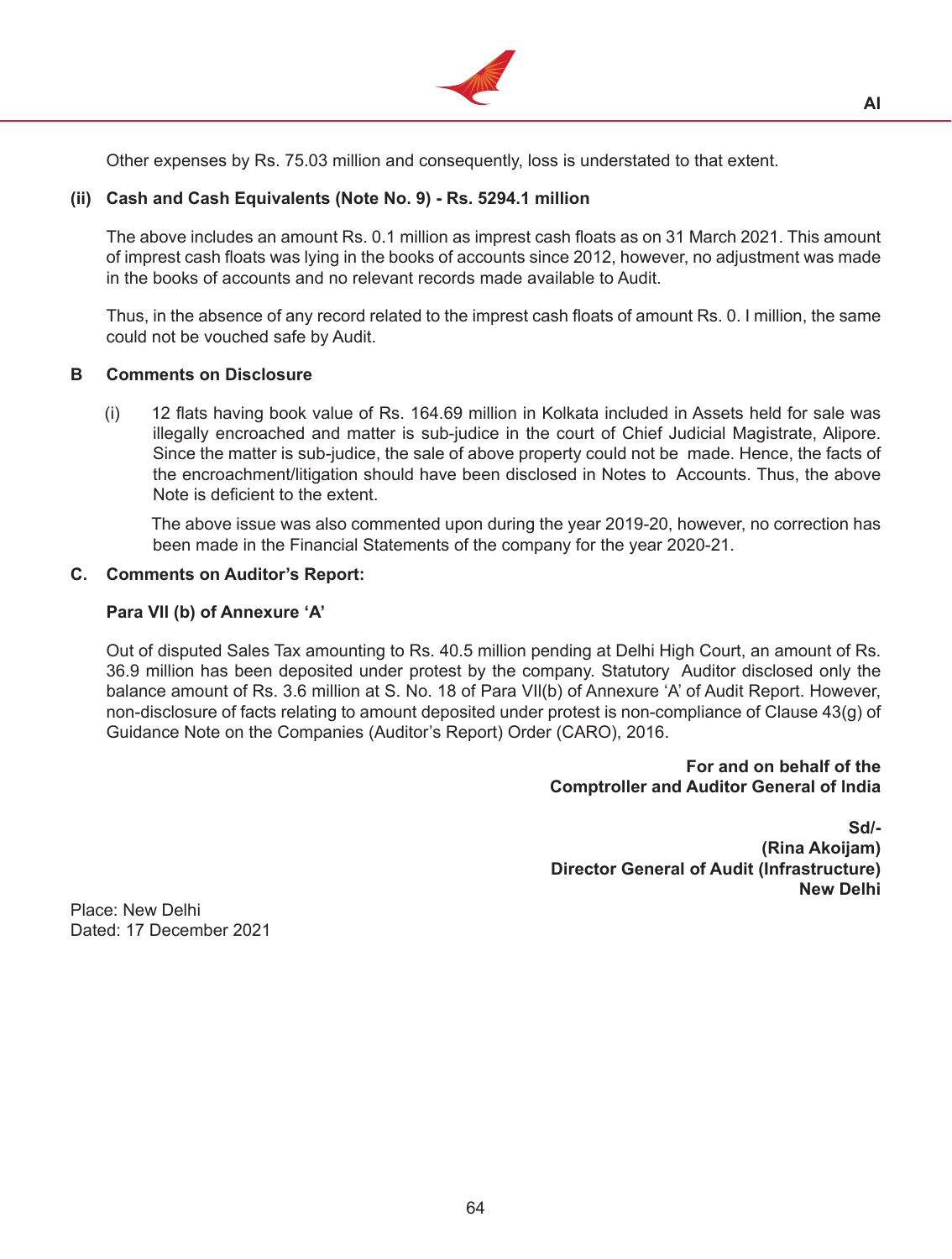

# **MANAGEMENT REPLIES TO THE COMMENTS OF THE COMPTROLLER AND AUDITOR GENERAL OF INDIA UNDER SECTION 143(6)(B) OF THE COMPANIES ACT, 2013 ON THE STANDALONE FINANCIAL STATEMENTS OF**

**Air India Limited for the year ended 31st March 2021**

|      | <b>Government Audit Query</b>                                                                                                                                                                                                                                                                                                                                                                                                                                                                                                                                                                                                                                                                                                         | <b>Management Reply</b>                                                                                                                                                                                                                                                                                                                                                                                                                                                                                                                         |
|------|---------------------------------------------------------------------------------------------------------------------------------------------------------------------------------------------------------------------------------------------------------------------------------------------------------------------------------------------------------------------------------------------------------------------------------------------------------------------------------------------------------------------------------------------------------------------------------------------------------------------------------------------------------------------------------------------------------------------------------------|-------------------------------------------------------------------------------------------------------------------------------------------------------------------------------------------------------------------------------------------------------------------------------------------------------------------------------------------------------------------------------------------------------------------------------------------------------------------------------------------------------------------------------------------------|
| A    | <b>Comments on Financial Position</b>                                                                                                                                                                                                                                                                                                                                                                                                                                                                                                                                                                                                                                                                                                 |                                                                                                                                                                                                                                                                                                                                                                                                                                                                                                                                                 |
| 1    | <b>Non-Current Assets</b>                                                                                                                                                                                                                                                                                                                                                                                                                                                                                                                                                                                                                                                                                                             |                                                                                                                                                                                                                                                                                                                                                                                                                                                                                                                                                 |
| (i)  | Property, Plant and Equipment (Note No. 1) -<br><b>Rs. 216914.6 million</b>                                                                                                                                                                                                                                                                                                                                                                                                                                                                                                                                                                                                                                                           |                                                                                                                                                                                                                                                                                                                                                                                                                                                                                                                                                 |
|      | The above does not include an amount of Rs. 14<br>million (Gross Block) towards final bill of works<br>related to Modular Furniture and chair (amounting<br>to Rs. 6.34 million) and Electrical, Voice, Data<br>Networking, CCTV, and other related work<br>(amounting to Rs. 7.66 million) at CRA Building,<br>Safdarjung Airport, New Delhi. The same has                                                                                                                                                                                                                                                                                                                                                                           | The entire work of shifting the IOCC/CMS/<br>IFD units from T-3 to Safdarjung Airport was<br>done during the year to bring out logistical and<br>operational advantage to the Company which<br>also led to substantial savings in rentals paid.                                                                                                                                                                                                                                                                                                 |
|      | been charged as Revenue expenditure instead<br>of capitalizing it to Property, Plant and Equipment<br>(PPE). Thus, this has resulted in overstatement<br>of Repair and Maintenance expenses by Rs.14<br>million and understatement of PPE by Rs. 14<br>million (Gross Block) and consequently loss is<br>overstated to that extent.                                                                                                                                                                                                                                                                                                                                                                                                   | The entire expenditure on this project, incurred<br>for renovation of the existing structure vide the<br>subject bill/invoice was booked under "Repairs<br>& Maintenance of Buildings". Since, the major<br>portion of the items, in the subject invoices<br>were small items the same have been booked<br>under normal repair and renovation expenses.<br>However, it may be stated, that the high value<br>items procured for the new IOCC like Computers,<br>Video Wall and other high value IT Equipment<br>etc have been duly capitalized. |
|      |                                                                                                                                                                                                                                                                                                                                                                                                                                                                                                                                                                                                                                                                                                                                       | It may also be added that while redesigning<br>the floor/seating patterns all the items such<br>as workstations, cabins, etc are treated as<br>temporary structures and are not capitalized.                                                                                                                                                                                                                                                                                                                                                    |
| (ii) | Investment Property (Note No. 1) - Rs. 4373.7<br>million                                                                                                                                                                                                                                                                                                                                                                                                                                                                                                                                                                                                                                                                              |                                                                                                                                                                                                                                                                                                                                                                                                                                                                                                                                                 |
|      | The company constructed 508 flats at Nerul for staff   The necessary accounting effect relating to the<br>housing colony. Out of which, the management   subject flat has been given in FY 2021-22 and  <br>decided to sell 334 flats to the employees and<br>organizations under the control of Ministry of Civil<br>Aviation and allotment letter in respect of 334 flats<br>were issued to them. The value of these flats were<br>shown under the head of Assets Held for Sale<br>and the value of 174 vacant flats were shown<br>as Investment Property in financial statements.<br>However, one flat, for which possession was<br>handed over by Air India to its employee in<br>November 2019 was not transferred to Asset held | accordingly the Advance of Rs 6.14 million lying<br>under 'Advances' has been transferred to AHFS.<br>Further, the book value of the said flat of Rs 10.1<br>million is being retired from Investment Property<br>and loss of Rs 5.25 million has been booked in<br>FY 2021-22.                                                                                                                                                                                                                                                                 |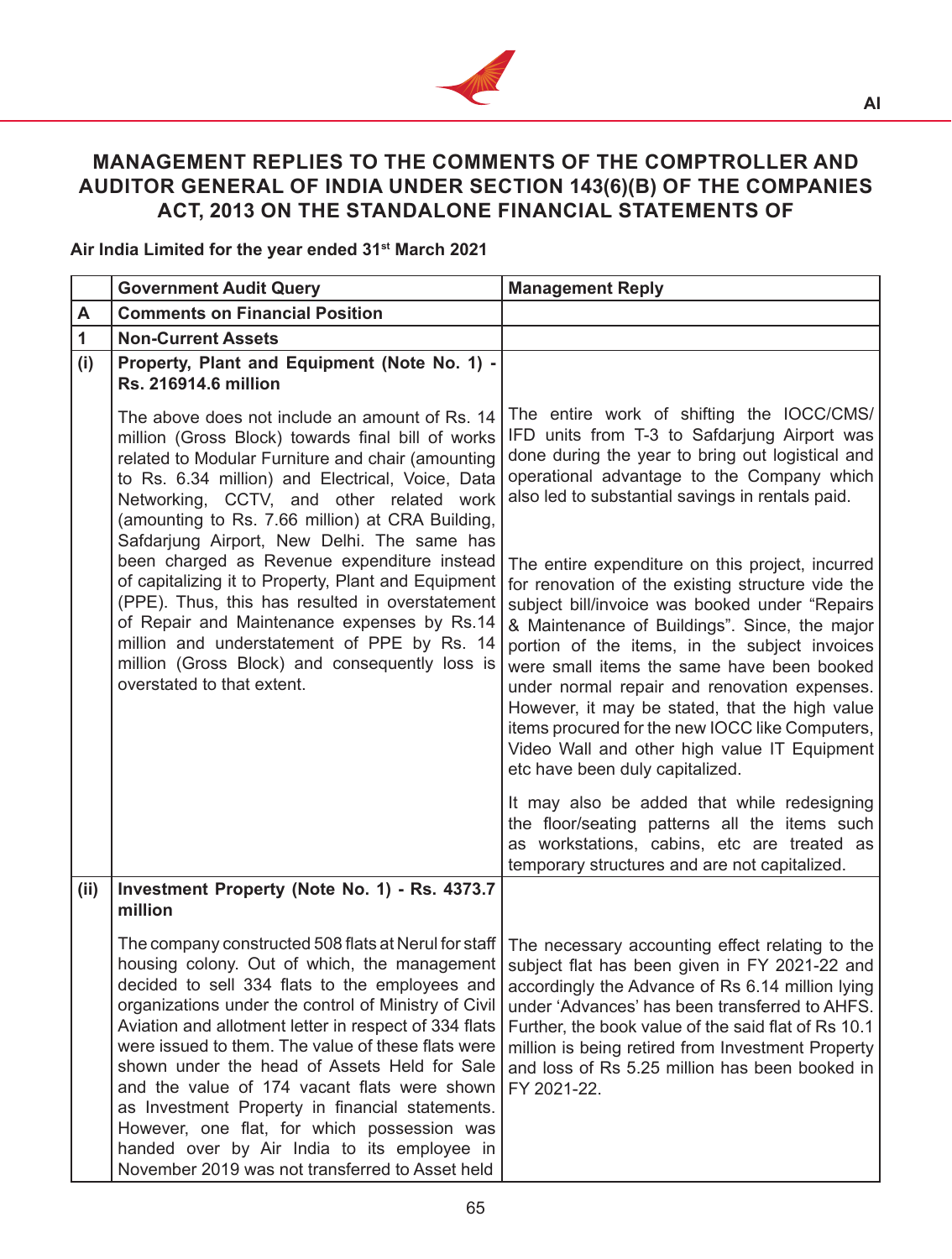

| $\boldsymbol{2}$ | for sale from Investment Property. This has<br>resulted in understatement of Asset held for sale<br>and over statement of investment property by Rs.<br>10. I million. Accordingly, Note 30 (ii) to Notes to<br>Account is also deficient to that extent.<br><b>Current Assets</b>                                                                        |                                                                                                                                                                                                                                                                                                                                                                                                                                                                       |
|------------------|-----------------------------------------------------------------------------------------------------------------------------------------------------------------------------------------------------------------------------------------------------------------------------------------------------------------------------------------------------------|-----------------------------------------------------------------------------------------------------------------------------------------------------------------------------------------------------------------------------------------------------------------------------------------------------------------------------------------------------------------------------------------------------------------------------------------------------------------------|
|                  |                                                                                                                                                                                                                                                                                                                                                           |                                                                                                                                                                                                                                                                                                                                                                                                                                                                       |
| (i)              | Inventories (Note No. 8) - Rs. 6626.6 million<br>The above includes Rs. 75.03 million towards<br>shortage / consumption of inventory which was<br>not accounted for in the books of accounts. This<br>has resulted in overstatement of Inventory and<br>understatement of Other expenses by Rs. 75.03<br>million and consequently, loss is understated to | The subject audit observation is regarding two<br>items Rs 65.0 million relating to Uniform Stores<br>and Rs 10.03 million relating to Catering Store<br>Items. The replies regarding the same are as<br>under:                                                                                                                                                                                                                                                       |
|                  | that extent.                                                                                                                                                                                                                                                                                                                                              | Uniform Stores shortage of Rs 65.0 million:<br>a)                                                                                                                                                                                                                                                                                                                                                                                                                     |
|                  |                                                                                                                                                                                                                                                                                                                                                           | The subject difference is due to the fact that<br>certain consumption of Uniform Stores was<br>updated in MMD records but erroneously not<br>posted in SAP. However, the actual physical<br>uniform inventory is in line with the stock sheet<br>being maintained by MMD and there is no actual<br>shortage. The requisite consumption entries in<br>SAP will be posted in FY 2021-22 to correct this<br>anomaly.                                                     |
|                  |                                                                                                                                                                                                                                                                                                                                                           | b) Catering Stores shortage of Rs 10.03<br>million,                                                                                                                                                                                                                                                                                                                                                                                                                   |
|                  |                                                                                                                                                                                                                                                                                                                                                           | This entry relates to the Opening Balance<br>of SAP Migration items which were received<br>at Hyderabad and consumed. However, as<br>confirmed by MMD there is no actual shortage<br>of inventory as the Log Books and bins show the<br>details of actual consumption. Accordingly, since<br>there was no actual shortage, and the difference<br>was only due to consumption not booked in SAP,<br>an entry has been passed in FY 2021-22 to<br>rectify this anomaly. |
| (ii)             | Cash and Cash Equivalents (Note No. 9) - Rs.<br><b>5294.1 million</b>                                                                                                                                                                                                                                                                                     |                                                                                                                                                                                                                                                                                                                                                                                                                                                                       |
|                  | The above includes an amount Rs. 0.1 million<br>as imprest cash floats as on 31 March 2021.<br>This amount of imprest cash floats was lying in<br>the books of accounts since 2012, however, no<br>adjustment was made in the books of accounts<br>and no relevant records made available to Audit.                                                       | The subject case pertains to the period prior to<br>migration to SAP in 2013. This amount may have<br>been directly charged off to expenditure without<br>routing it through "Imprest Cash Float" at the<br>time of migration.                                                                                                                                                                                                                                        |